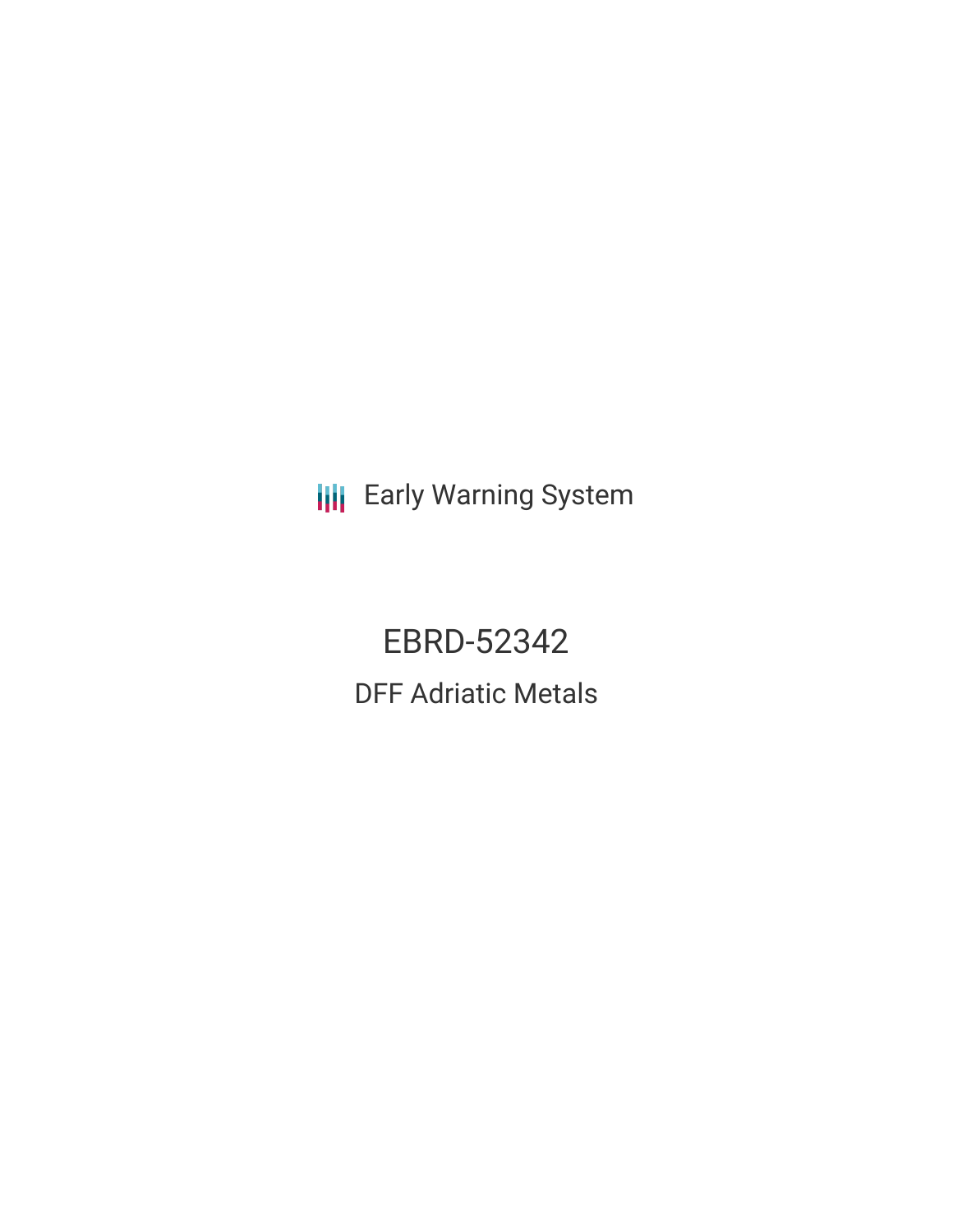

# **Quick Facts**

| <b>Countries</b>               | Bosnia and Herzegovina                                  |
|--------------------------------|---------------------------------------------------------|
| <b>Financial Institutions</b>  | European Bank for Reconstruction and Development (EBRD) |
| <b>Status</b>                  | Approved                                                |
| <b>Bank Risk Rating</b>        | B                                                       |
| <b>Voting Date</b>             | 2020-10-06                                              |
| <b>Borrower</b>                | ADRIATIC METALS PLC                                     |
| <b>Sectors</b>                 | Mining                                                  |
| <b>Investment Type(s)</b>      | Equity                                                  |
| <b>Investment Amount (USD)</b> | \$7.99 million                                          |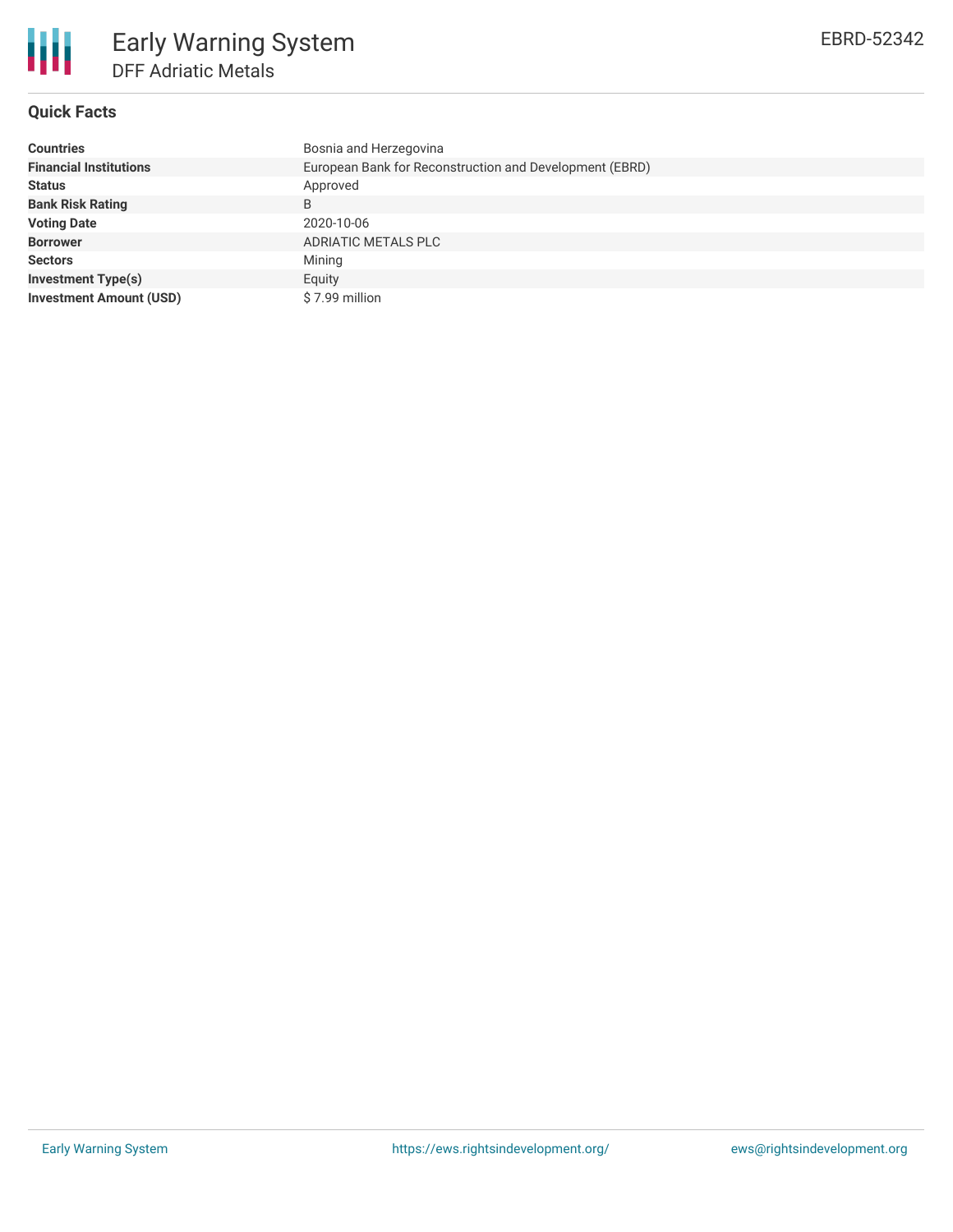

## **Project Description**

The project will support the Adriatic Metals PLC to transition its operation from exploration to mine development. The proceeds from the Bank's equity subscription will fund engineering and economic studies to complete a Bankable Feasibility Study (BFS) and associated pre-development cost in H12021 for mining the Vares mineral deposit, located in the Zenica-Doboj canton, which has a history of minerals exploitation for more than a century.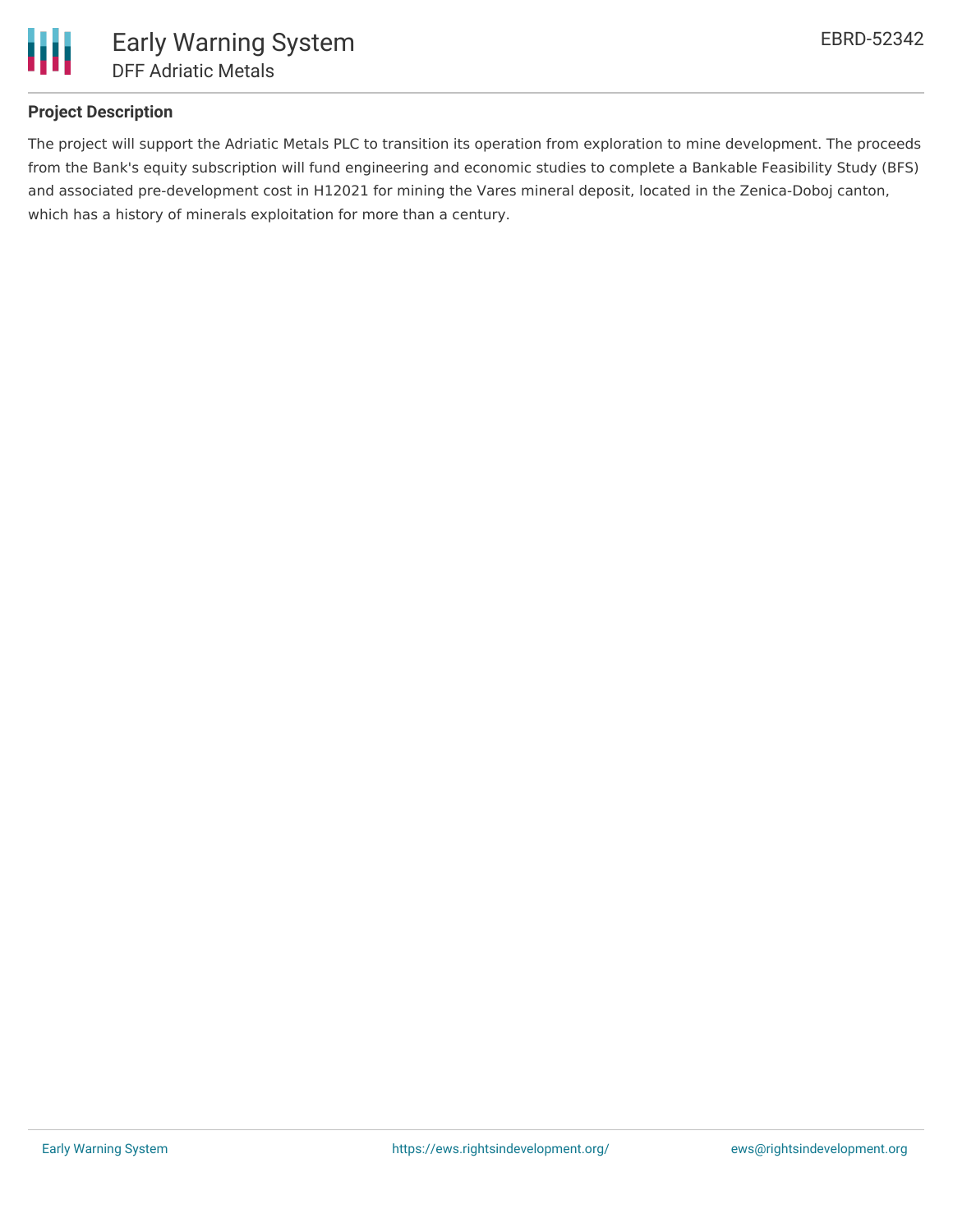

### **Investment Description**

European Bank for Reconstruction and Development (EBRD)